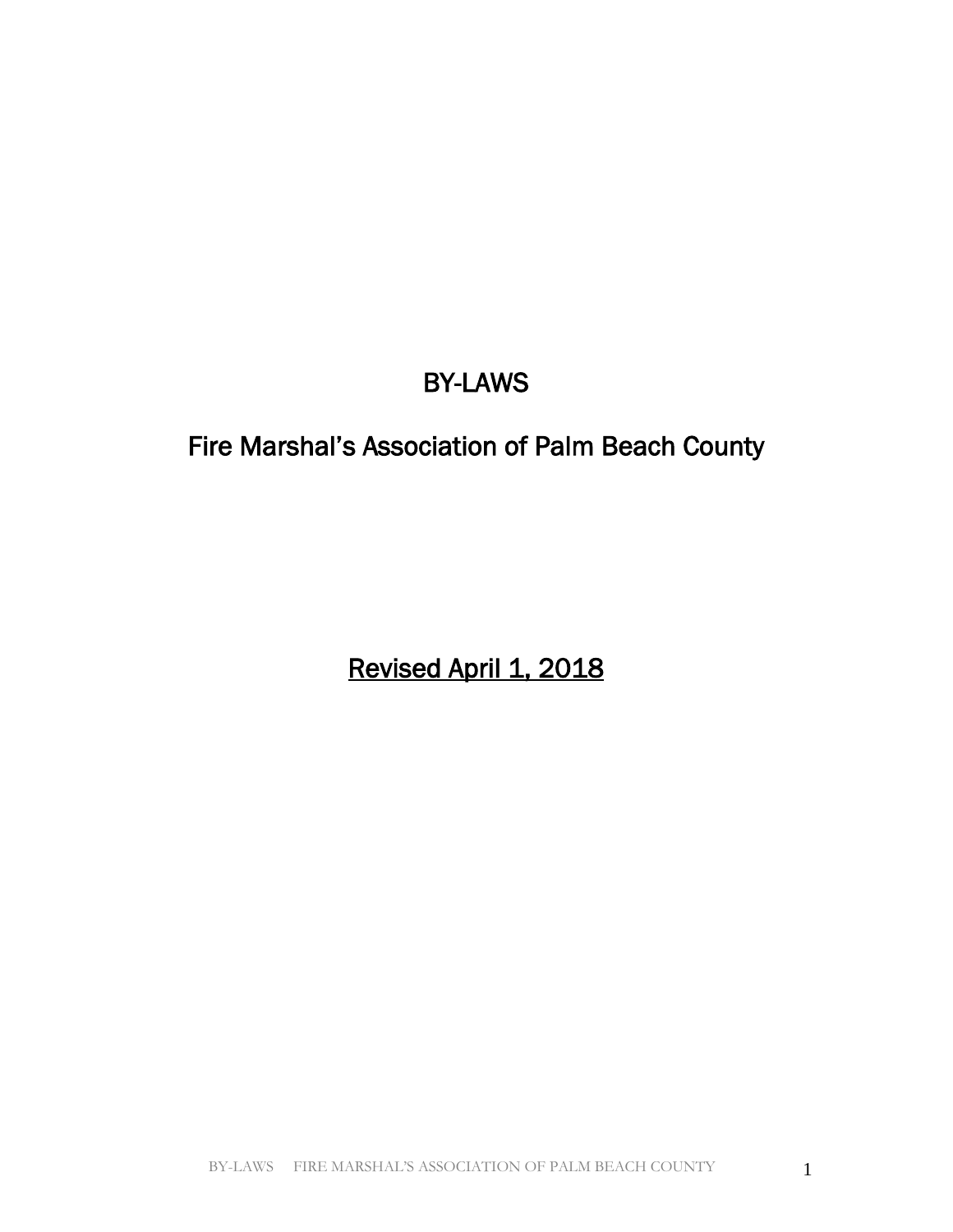# By-Laws of Fire Marshal's Association Of Palm Beach County

### Article I Purpose and Objectives

Section 1- The purpose and objectives as outlined in the Charter are further classified as follows:

To associate and bring together all interested fire department personnel, both paid and volunteer, Associate Members, and Sustaining Members as defined herein, in Palm Beach County to facilitate the proper interpretation and enforcement of any reasonable and just fire code with the intent of enhancing the protection of the lives and property of the citizens within our jurisdictions.

#### Article II Section 1. BOARD OF DIRECTORS

The Board of Directors shall supervise over the affairs of the Association and shall consist of an odd number, not less than three or more than seven and be duly elected Officers of the Association by the members in the meeting assembled.

#### Section 2. OFFICERS

**Paragraph A – President:** It shall be the duty of the President to preside over all general or special meetings. The President shall have the general supervision of the affairs of the Association and shall sign as President all contracts and other instruments of writing. The President shall appoint all committees (except the nomination committee) from the active membership. The President shall be available for consultation on fire prevention problems or matters of urgent nature to the membership. A special meeting may be called not less than ten (10) days if conditions so warrant.

**Paragraph B – First Vice President:** Should a vacancy occur in the office of the President, or in the absence of the President, the First Vice President shall at once assume all responsibilities of the President

Paragraph C – SECOND VICE PRESIDENT. The Second Vice President shall assist the President and First Vice President in conducting the business of the Association. In the event of a vacancy or absence of the First Vice President, the Second Vice President assumes all the duties of that office. The Second Vice President shall automatically serve as chairperson of the training and education committee.

Paragraph D - SECRETARY. It shall be the duty of the Secretary to keep a complete record of all proceedings of the Association, to receive and answer all communication pertaining to the Association, to keep a roster of all the individual names thereof. The Secretary shall prepare and submit a report of the minutes of the previous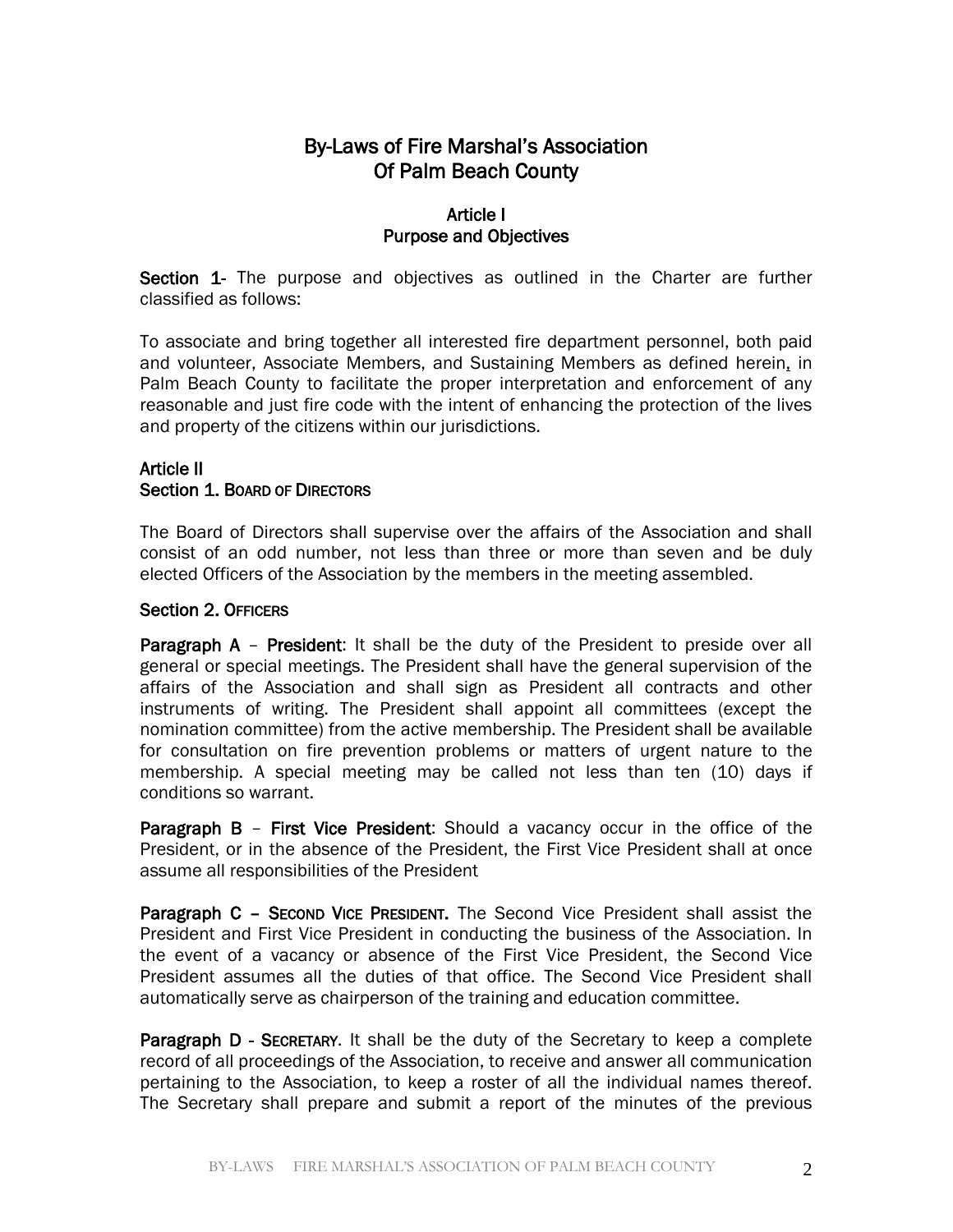general or special meeting. The Secretary shall serve as secretary to the Association in all of its board meetings.

Paragraph E - TREASURER. It shall be the duty of the Treasurer to collect all monies and membership dues and to receive donations subject to the approval of the Board of Directors. The Treasurer shall issue all warrants or vouchers for the payment of all monies expended by the Association. All books and property in the Treasurer's possession are and shall remain the property of the Association. The Treasurer shall prepare and submit a Treasurer's report at each regular meeting.

#### Section 3. – EXECUTIVE COMMITTEE

The Executive Committee shall be comprised of the Elected Officers, and when a majority are present and the Board of Directors, are empowered to act for the Association in important, emergency, or extraordinary matters when it is impractical or feasible to call a special meeting.

Section 4 – All elected or appointed officers and directors are expected to attend all meetings. Excessive absences shall be brought to the attention of the Board of Directors for review.

#### Article III Membership

Section 1. - Active Member. Active members of this Association shall be recognized members of the fire prevention of inspection bureau of an official fire department in and of the surrounding counties of Palm Beach County. Active members may also include governmental safety directors associated with fire prevention and safety programs (i.e. School Board, Health Department Employees).

Section 2. – Associate/Sustaining Member. Associate/Sustaining members shall be those individuals involved in a commercial company or industry that provides or is involved in the design, installation, or inspection of buildings and fire protection systems constructed within the boundaries of Palm Beach County. Associate members shall have a vote; they may request to serve on any committee as a consultant unless affiliated with an organization, which would create a conflict of interest. With the approval by the Board of Directors, and a majority vote, an Associate/Sustaining Member may be permitted to occupy one of the Officer positions other than President.

Section 3. – Honorary Member. Retired members in good standing shall be honorary members. Other individuals may be elected as honorary members at the discretion of the membership. Honorary members shall have no vote; however, they may request to serve on any committee as a consultant unless affiliated with an organization, which would create a conflict of interest.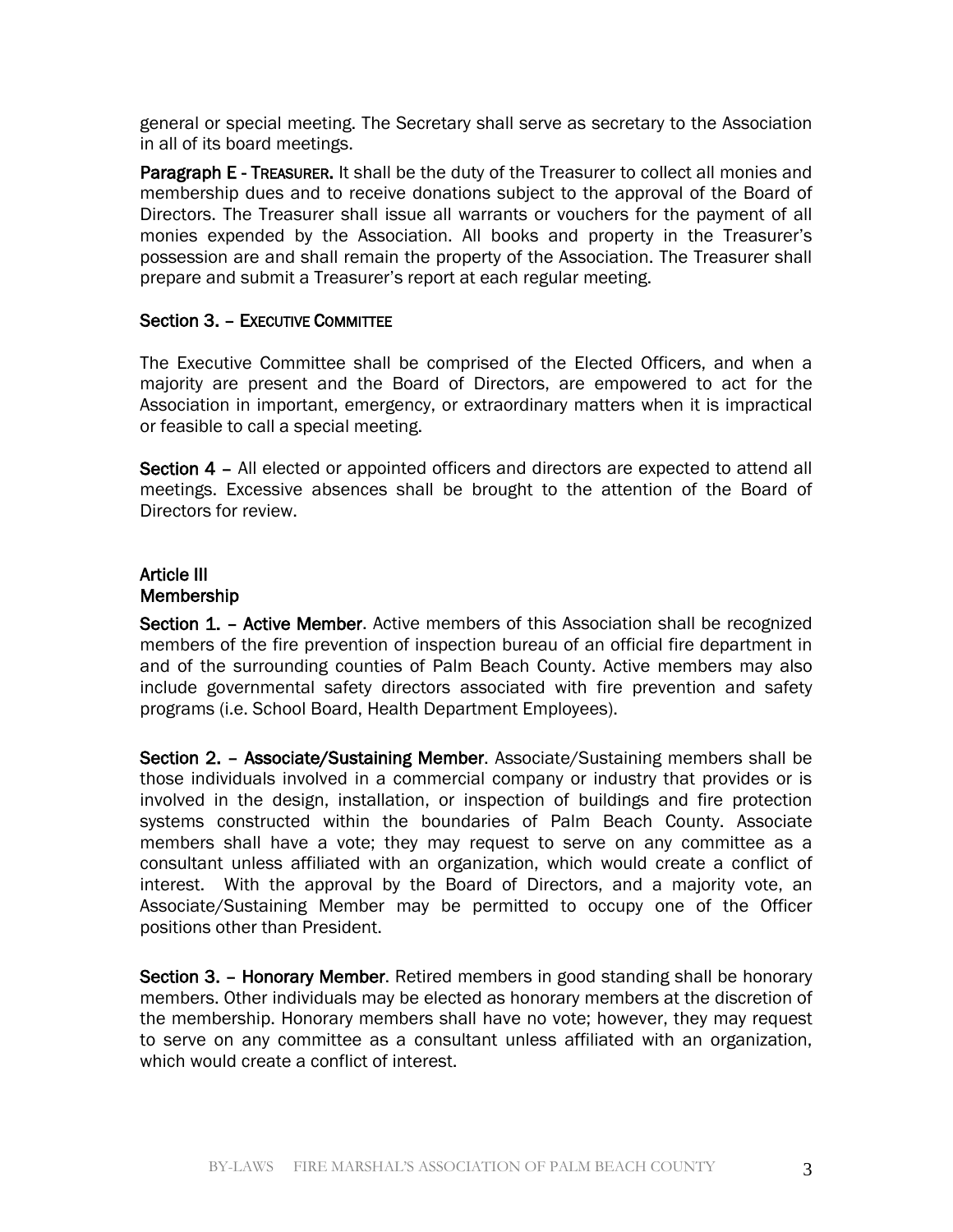# Article IV **Dues**

Section 1. – Individual dues are for members of the Fire Service or other entity that wishes to be a member of the organization, but not as an affiliate or representative of a corporation or Fire Department. The dues shall be twenty (\$20.00) dollars for each individual.

Section 2. - Annual Department membership dues shall be fifty (\$50.00) dollars for each (4) individual and additional fifteen (\$15.00) dollars for each individual.

Section 3. – The annual Sustaining/Associate membership dues shall be One Hundred (\$100.00) dollars.

Section 4. – Any new application accepted after October 1 will be charged fifty percent (50%) dues due for that current year.

### Article V Consultation Service

Section 1. – Any member in carrying out their duties in the fire prevention and inspection service shall be entitled to the full consultation service of this association.

# Article VI Election of Officers

Section 1. –Two months before election of officers and board of directors, the **Executive Board shall appoint a nominating committee of three active members who** shall submit a slate of officers to be nominated at the following general meeting. All nominated officers must have expressed their willingness to serve prior to the date of the election. Additional members may be nominated from the floor at this time. Officers shall serve for a period of one year in the position elected except the directors shall be elected the first instance to serve on, two, and three year terms.

Section 2. –Paid fire prevention personnel, employed by a government entity, or other approved active members in good standings, shall serve as officers of this Association. In keeping with the best interest of the Association, every effort should be made to rotate the officers' positions equally throughout the county.

Section 3. – The officers of this Association may succeed themselves in office if nominated and elected.

Section 4. – Election of officers shall be at the November meeting each year.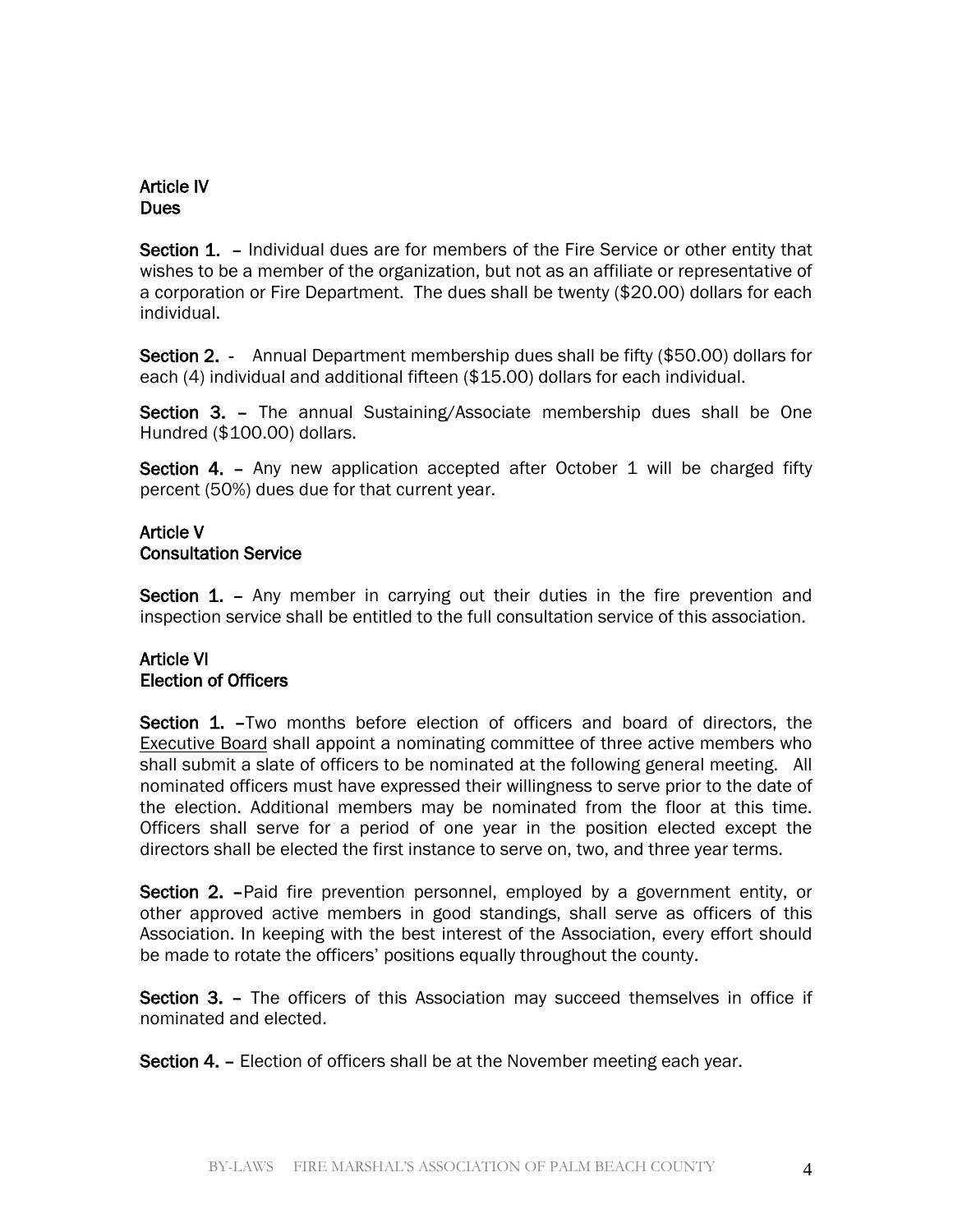Section 5. – Installation of officers shall be accomplished at the next regular meeting or a special meeting acceptable to the membership.

# Article VII Meetings

Section 1. – The time and place of the regular scheduled meeting shall be determined by the membership in regular meeting assembly.

Section 2. – The presence of ten (10) active members shall constitute a quorum.

Section 3. – The presiding officers shall utilize Robert's Rules of Order at each meeting.

Section 4. - In the event any question comes before the Association for which no provision has been made in the Charter, By-laws, or Robert's Rules of Order, the President shall be guided by the vote of the membership.

# Article VIII

#### Amendments

Section 1. – Amendments to these By-laws may be offered by any active member of the Association proposing the same in writing and serving the President, Secretary, and Treasurer with a copy thereof. Said proposed amendment must be read at two consecutive open meetings before voting on. Two-thirds of the membership present and voting shall be necessary for passage.

Section 2. – All amendments, alterations, or revisions of any part of the Charter, Bylaws or Rules of Order shall take effect upon adoption at a regular meeting of the Association unless otherwise provided for.

#### Article IX **Dissolution**

Section 1. – In the event this Association shall ever dissolve, the monies, if any, left in the treasury shall be contributed to a non-profit organization to be determined by the then voting active members.

Article XI Oaths of Office

### Oath for Newly Elected Officers:

Do you (Insert your Name) agree to accept the responsibilities as an Officer of this Association, to faithfully execute the duties of your Office and to accept other duties associated with your position in accordance with the accepted constitution and bylaws of the Association?

Answer: I do.